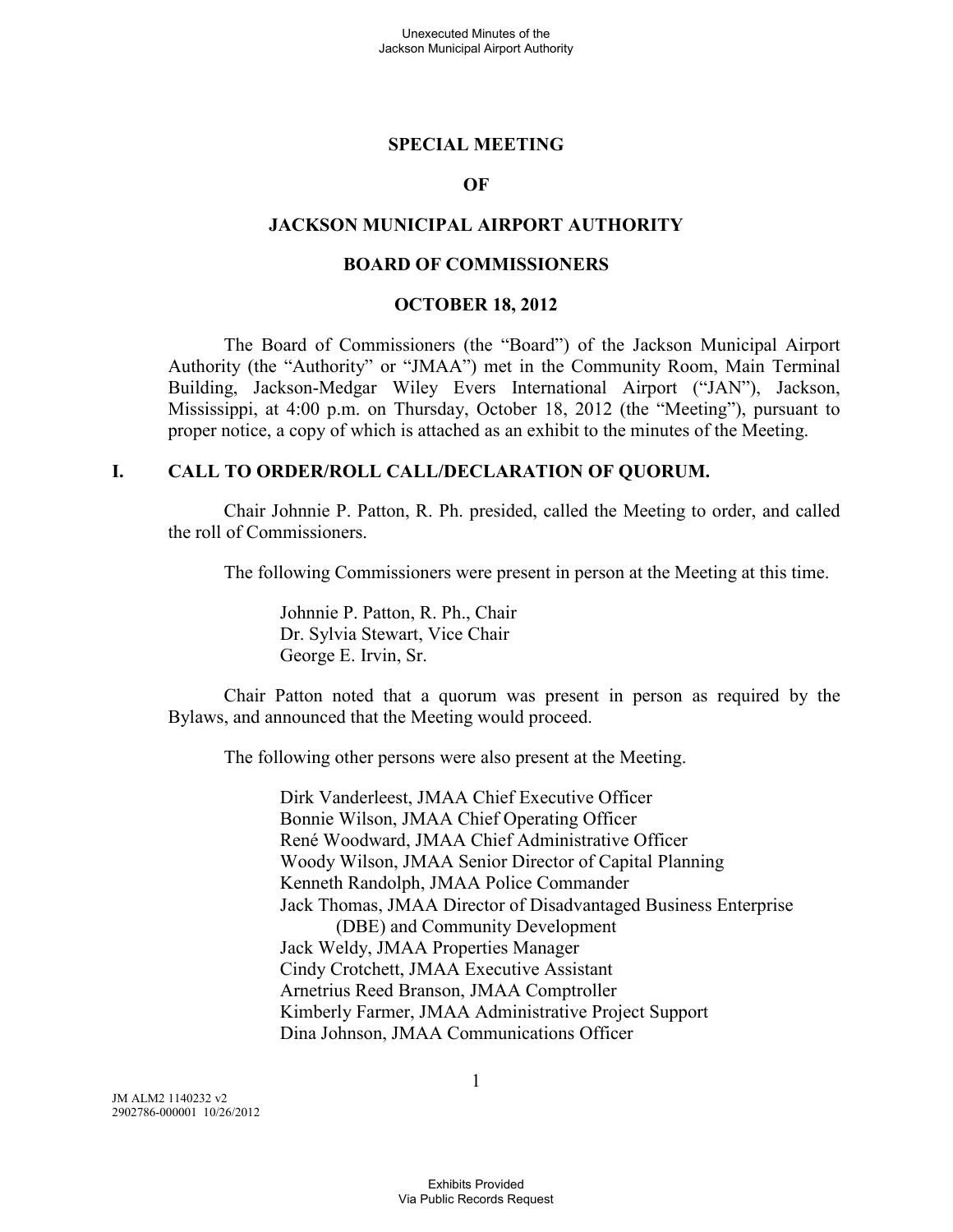Rhonda Knight, JMAA Human Resources Manager Joyce Tillman, JMAA Facilities Engineer Chuck Lott, Neel-Schaffer, Inc. Jim White, Waggoner Engineering, Inc. Rodney Chamblee, The Chamblee Company Jim Tohill, Attorney for The Chamblee Company Alan Moore, Baker Donelson Bearman Caldwell & Berkowitz Jeff Wagner, Baker Donelson Bearman Caldwell & Berkowitz Marlena Pickering, Baker Donelson Bearman Caldwell & Berkowitz

# **II. APPROVAL AND EXECUTION OF MINUTES.**

### **A. Open Session and Executive Session of the Regular Monthly Meeting of the Board of Commissioners, September 24, 2012.**

After discussion, upon motion duly made by Commissioner Irvin, seconded by Commissioner Stewart, and unanimously approved by the affirmative votes of all Commissioners present (Commissioner Glover not being present at this time), the minutes described above were approved as presented and directed to be filed in the appropriate minute book and records of the Authority.

[Commissioner Glover joined the Meeting at this time.]

## **III. PUBLIC COMMENTS.**

None.

### **IV. REPORTS.**

### **A. Chief Executive Officer.**

- **1.** *Airport Project Manager Summary, Period Ending September 30, 2012.*
- **2.** *Airport Activity Statistics Report, Period Ending September 30, 2012.*

Mr. Vanderleest directed the Board's attention to the Airport Project Manager Summary and the Airport Activity Statistics Report as found in the packet distributed to the Board prior to the Meeting (the "Packet"), and discussed these reports with the Board. A copy of the Packet is attached as an exhibit to the minutes of the Meeting.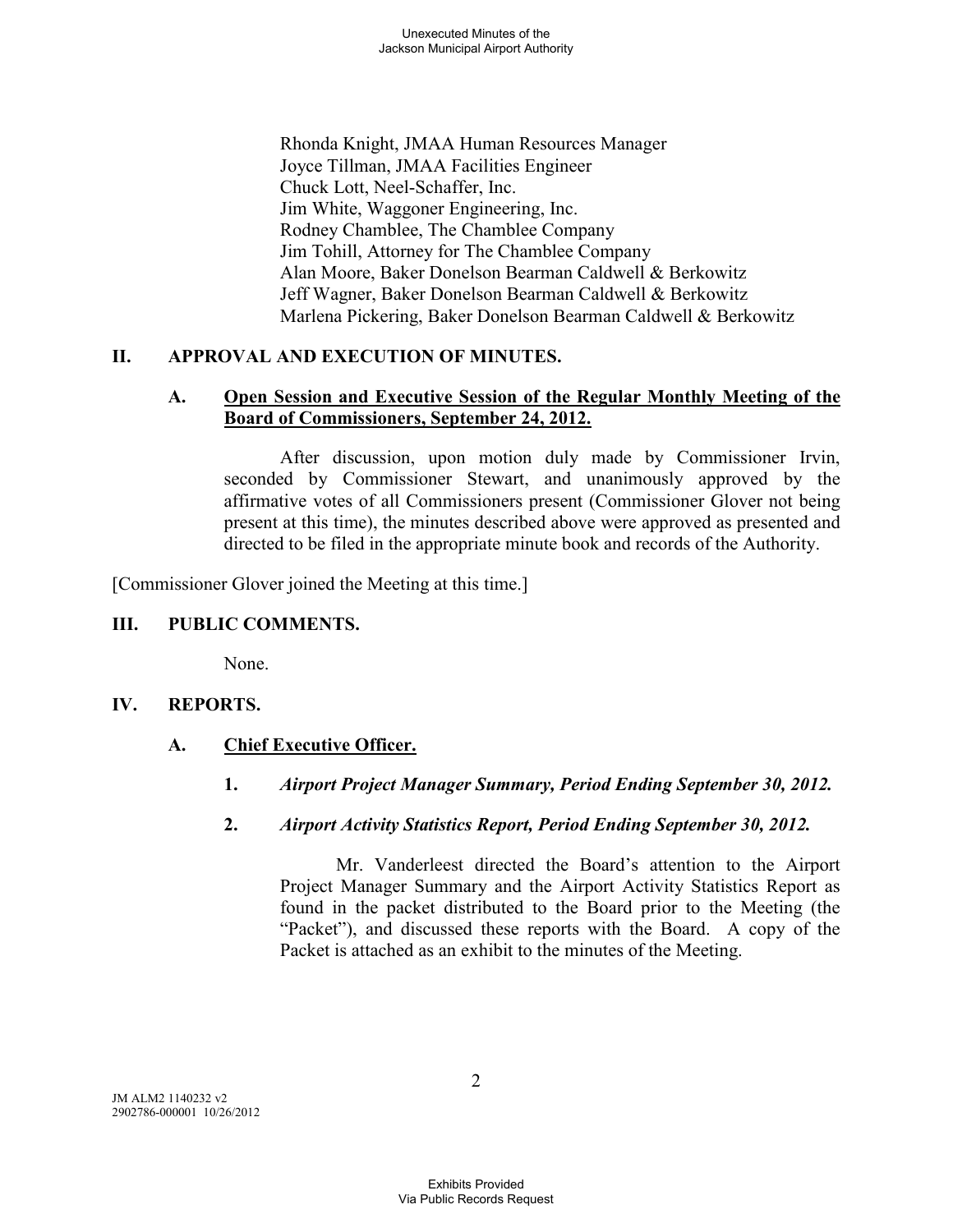## **3.** *Employee Recognitions.*

a. Employee of the Month, October 2012: Dina Johnson, Communications Officer, Public Safety Department.

> Mr. Vanderleest recognized and commended Ms. Johnson for being named Employee of the Month for October 2012.

## **B. Attorney.**

Mr. Moore said that the attorneys would defer their comments until the end of the Meeting, when three matters merited consideration in Executive Session, as follows: (i) a proposed assignment and lease extension involving one of the FBO's at Hawkins Field; (ii) a possible real estate transaction involving land leased by JMAA; and (iii) a possible settlement of the dispute between the Authority and Rifenburg Construction, Inc., each of which qualified under Mississippi law for consideration in Executive Session, and each of which required confidential discussion.

# **V. ACTION ITEMS.**

## **A. Financial Matters.**

### **1.** *Financial Reports for September 2012.*

- a. Balance Sheet: Accept.
- b. Income Statement: Accept.
- c. Claims Docket for September 2012: Approve.
- d. Quarterly Statistics.

Mr. Vanderleest directed the Board's attention to the above referenced financial reports for September 2012, and the Claims Docket for September 2012, all of which were included in the Packet.

Mr. Vanderleest said that financial information and quarterly statistics for the quarter ending September 30, 2012, could be found in the Packet on page 48. Mr. Vanderleest reminded the Board that the quarter ending September 30, 2012, was the last quarter of Fiscal Year 2012 for the Authority, and said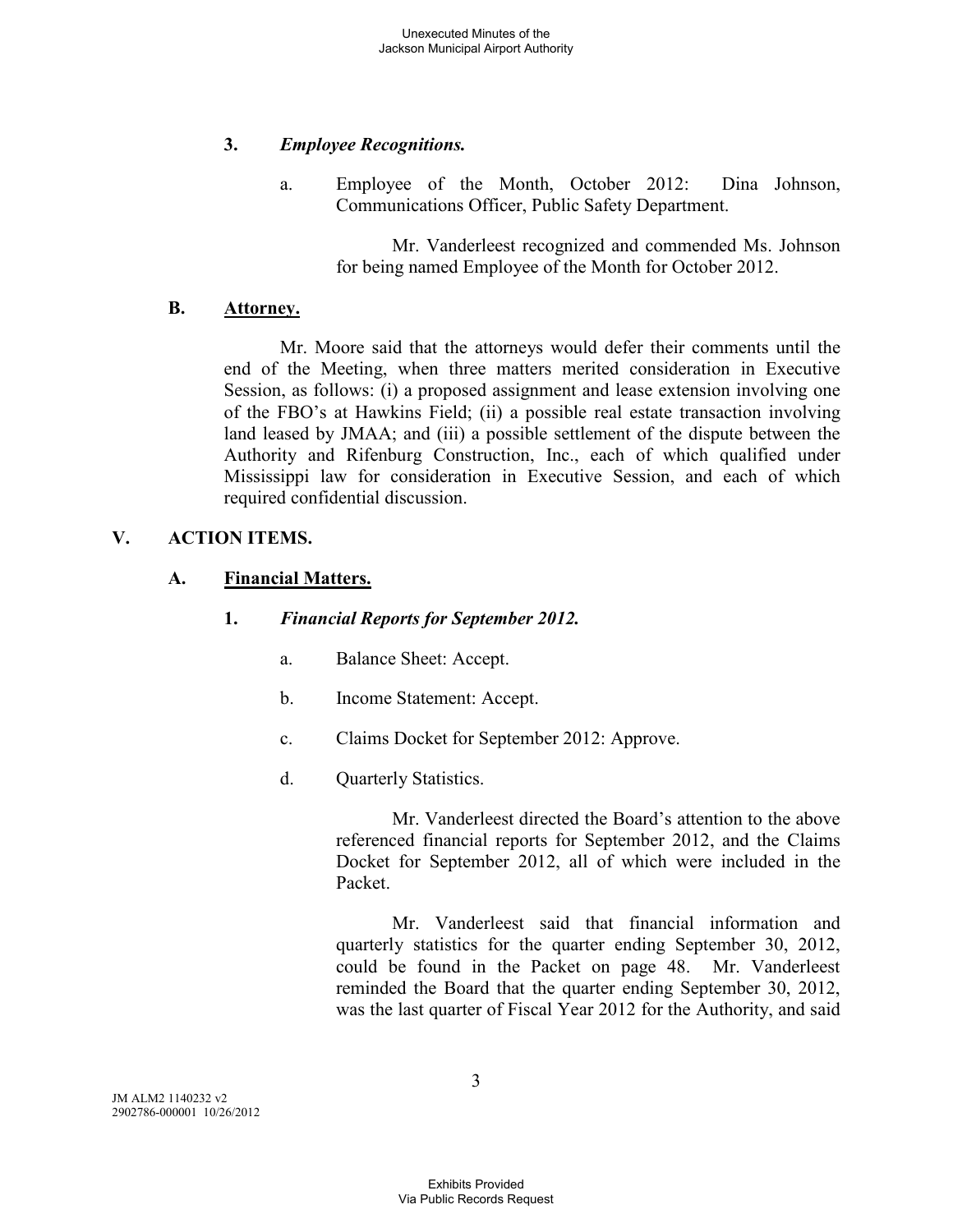that the outside auditors would begin their annual audit in the near future.

After discussion, upon motion duly made by Commissioner Stewart, seconded by Commissioner Irvin, and unanimously approved by the affirmative votes of all Commissioners present, the Board adopted the following resolution.

## **RESOLUTION ACCEPTING FINANCIAL REPORTS FOR SEPTEMBER 2012 AND APPROVING AND AUTHORIZING PAYMENT OF CLAIMS DOCKET FOR SEPTEMBER 2012**

**WHEREAS**, the Board of Commissioners (the "Board") of the Jackson Municipal Airport Authority (the "Authority") has reviewed and considered (i) the Balance Sheet and the Income Statement for the Authority for the month and period ending September 30, 2012 (the "Financial Reports") and (ii) the Claims Docket of the Authority for the month of September 2012 (the "Claims"), both the Financial Reports and the Claims being (i) included in the packet distributed to the Board prior to the October 18, 2012, Special Meeting of the Board, and (ii) incorporated herein by reference;

**NOW, THEREFORE, BE IT RESOLVED**, the Board hereby (i) accepts the Financial Reports and (ii) approves and authorizes payment of the Claims in the total amount of \$1,496,064.58.

### **B. Service Agreements.**

- **1.** *Employee Training: Authorize Agreement.*
- **2.** *JMAA Contract No. 12-002, Airport Radio System and Emergency Telecommunications Recording System: JAN: Authorize Renewal of Agreement.*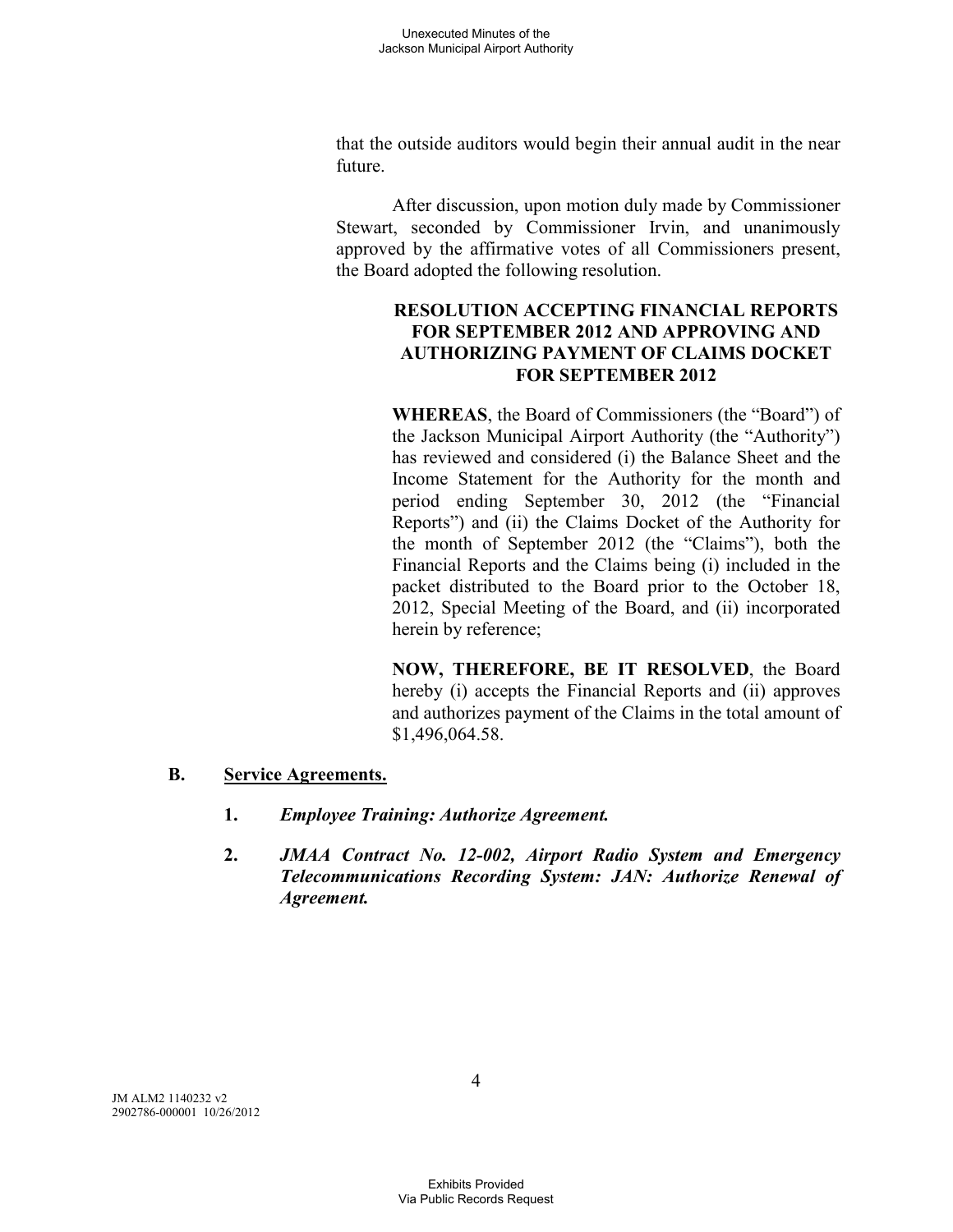- **3.** *JMAA Contract No. 11-059 and JMAA Contract No. 11-060, Public Safety Radio System Maintenance Agreements, JMAA: Authorize Renewal of Agreements.*
- **4.** *JMAA Project No. 014-11, Airport Security and Access Control Systems Improvements; Premises Distribution System, JAN: Authorize Agreements.*
- **5.** *JMAA Contract No. 015-11-065, Consolidated Rental Car Quick Turnaround Service Facility, JAN: Accept Feasibility Study; Authorize Increase in CFCs; Authorize RFP; Authorize Amendment to Consulting Agreement.*

Mr. Vanderleest directed the Board's attention to the memoranda in the Packet which described these matters, and discussed these matters with the Board. When discussing item number 5 above, Mr. Vanderleest distributed copies of the Consolidated Rental Car Service Facility Feasibility Study by Ricondo & Associates (the "Study") to the Board, and discussed the Study with the Board. A copy of the Study is attached as an exhibit to the minutes of the Meeting.

After discussion, upon motion duly made by Commissioner Glover, seconded by Commissioner Stewart, and approved by the affirmative votes of all Commissioners present, the Board adopted the following resolution.

### **RESOLUTION APPROVING AND AUTHORIZING CERTAIN ACTIONS WITH RESPECT TO CERTAIN SERVICE AGREEMENTS**

**WHEREAS**, the staff of the Jackson Municipal Airport Authority (the "Authority") has recommended that the Board of Commissioners (the "Board") of the Authority approve and authorize certain actions with respect to certain service agreements identified below, all as more particularly described in certain memoranda (i) included in the packet distributed to the Board prior to the October 18, 2012, Special Meeting of the Board, and (ii) incorporated herein by reference (separately, each a "Memorandum;" collectively, the "Memoranda"); and

**WHEREAS**, the Board has reviewed the Memoranda and considered the recommendations therein by the staff of the Authority;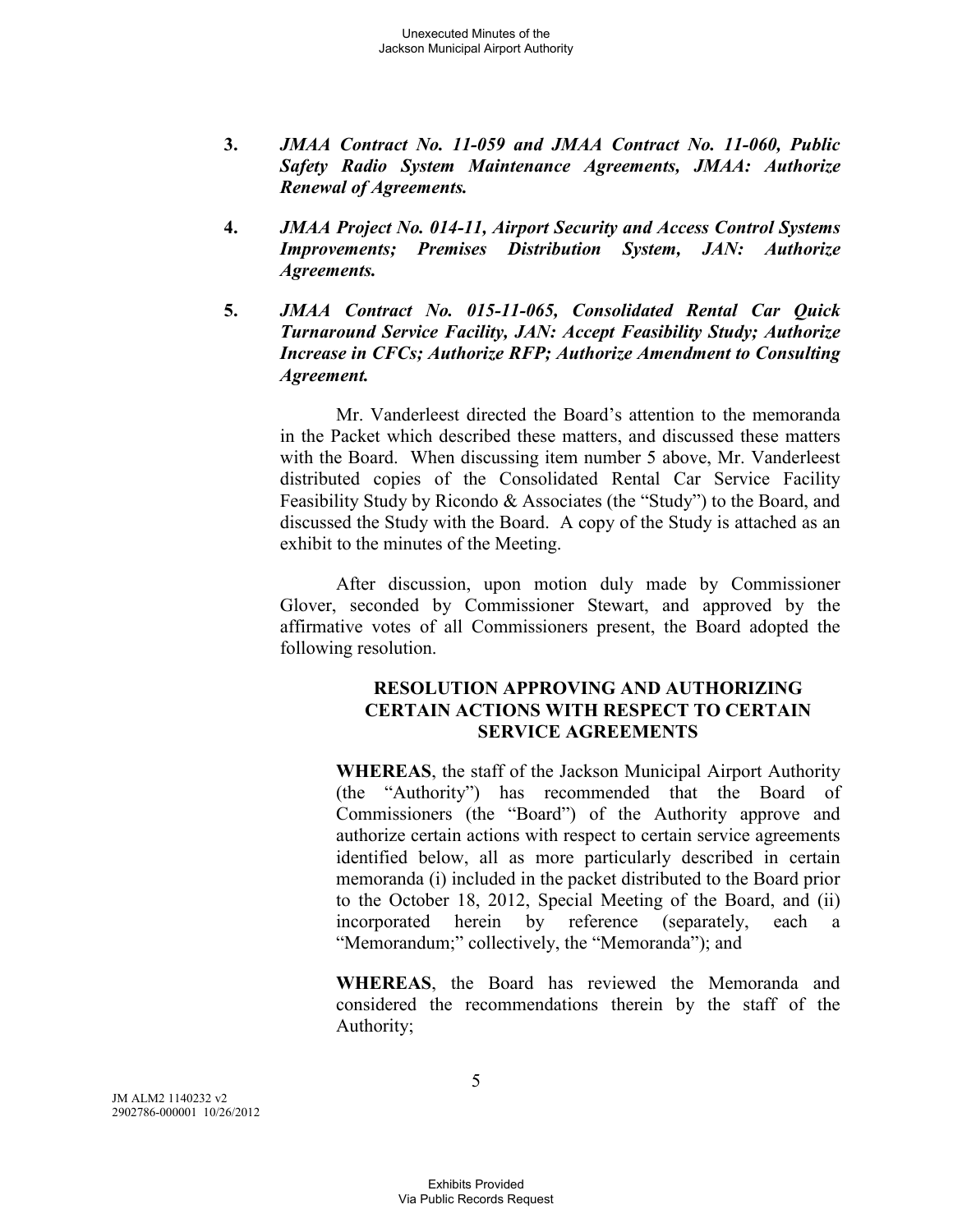**NOW**, **THEREFORE, BE IT RESOLVED**, the Board hereby determines that it would be in the best interests of and in furtherance of the duties and responsibilities of the Authority to, and the Board hereby does, take the following actions:

- 1. The Board approves and authorizes negotiation and execution of a professional services agreement with Hayes Enterprises ("Hayes"), whereby Hayes will provide workforce development and customized training programs in an interactive workshop format for Authority employees, with fees and expenses for such services not to exceed \$10,000 (the "Hayes Agreement"), said Hayes Agreement to be in such form and to contain such terms and conditions consistent with the Memorandum dated October 5, 2012, which describes this matter, as may be deemed appropriate by the Chief Executive Officer of the Authority, as evidenced by his execution thereof.
- 2. The Board approves and authorizes negotiation and execution of a one (1) year renewal of the existing agreement with Precision Communications, Inc. for general support and repair services for the Authority's emergency telecommunications and radio communications recording system, with fees and expenses for such services not to exceed \$4,080 (the "Precision Renewal Agreement"), said Precision Renewal Agreement to be in such form and to contain such terms and conditions consistent with the Memorandum dated October 10, 2012, which describes this matter, as may be deemed appropriate by the Chief Executive Officer of the Authority, as evidenced by his execution thereof.
- 3. The Board approves and authorizes negotiation and execution of one (1) year renewals of the two existing agreements with Harris Corporation for maintenance, repair and oversight services for both hardware and software for the Authority's 700/800 MHz public safety radio and communications system, with total fees and expenses for both agreements not to exceed \$77,817 (the "Harris Renewal Agreements"), said Harris Renewal Agreements to be in such form and to contain such terms and conditions consistent with the Memorandum dated October 2, 2012, which describes this matter, as may be deemed appropriate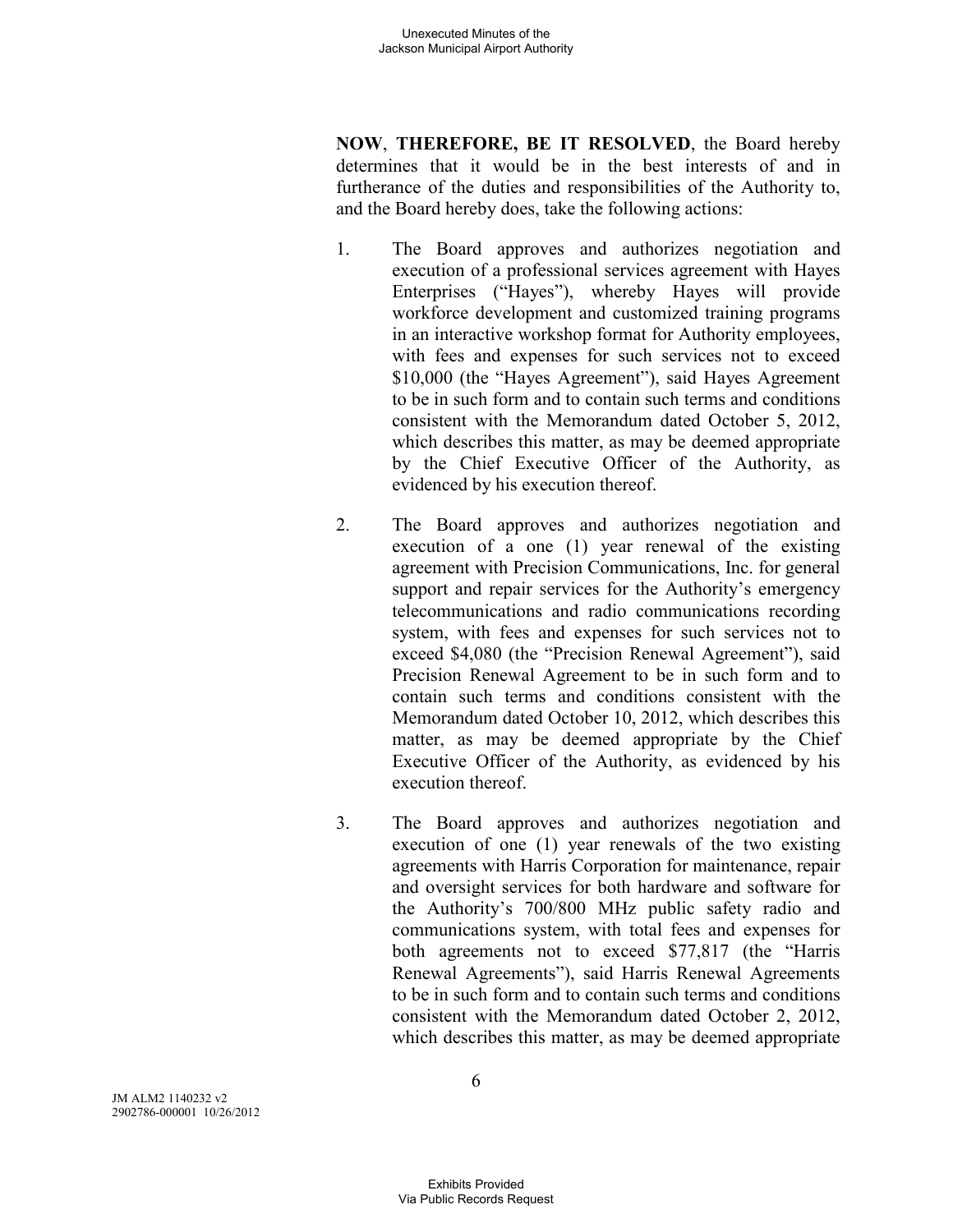by the Chief Executive Officer of the Authority, as evidenced by his execution thereof.

- 4. The Board approves and authorizes (i) negotiation and execution of a professional services agreement with Top Belle Building Services, LLC ("Top Belle"), whereby Top Belle will provide commissioning services for new HVAC and fire suppression systems installed as part of the Airport Security and Access Control Systems Improvements and Premises Distribution System projects (the "ACS and PDS Projects"), at a cost not to exceed \$6,750 (the "Top Belle Agreement"); (ii) negotiation and execution of a professional services agreement with Advanced Environmental Consultants, Inc. ("AEC"), whereby AEC will provide environmental assessment services in connection with design and construction of the ACS and PDS Projects, at a cost not to exceed \$45,600 (the "AEC Agreement" and, together with the Top Belle Agreement, the "ACS/PDS Agreements"); and (iii) an increase in the total project budget for the ACS and PDS Projects to \$20,603,444; said ACS/PDS Agreements to be in such form and to contain such terms and conditions consistent with the Memorandum dated October 9, 2012, which describes this matter, as may be deemed appropriate by the Chief Executive Officer of the Authority, as evidenced by his execution thereof.
- 5. The Board (i) accepts the Feasibility Study conducted by Ricondo & Associates, Inc. ("Ricondo") for a consolidated quick turnaround facility for rental car operators at Jackson-Medgar Wiley Evers International Airport ("JAN") (the "QTA Facility"); (ii) approves and authorizes an increase in the current Customer Facility Charge ("CFC") assessed on rental car operators from \$4.00 per contract day to \$5.00 per contract day to help fund construction costs of the QTA Facility; (iii) approves and authorizes publication of a request for proposals for up to five (5) non-exclusive rental car concessions at JAN (the "RFP"); (iv) approves and authorizes an amendment to the existing professional services agreement with Ricondo, whereby Ricondo will assist in development of the RFP, assist in procurement of a design consultant experienced in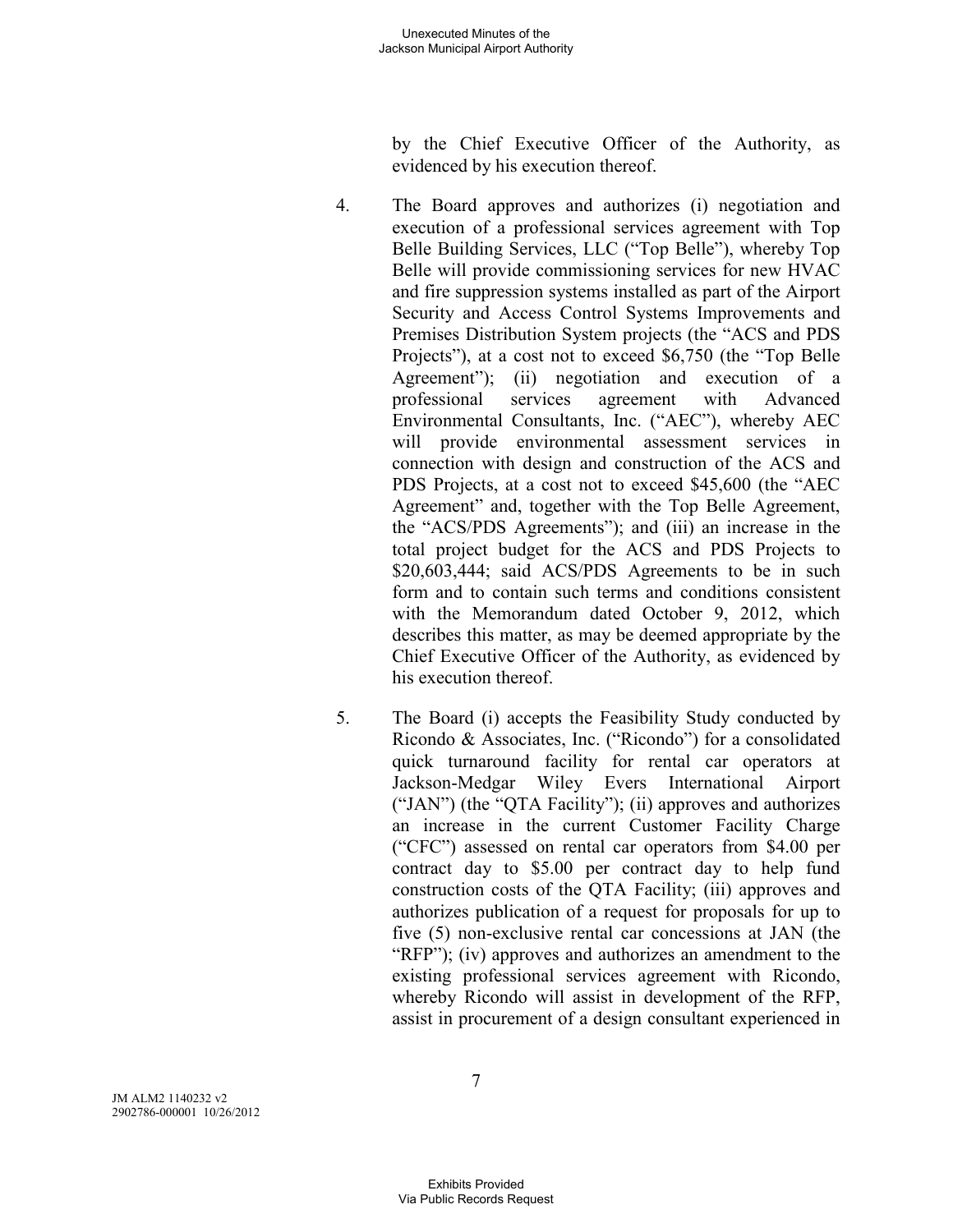QTA development, and provide other support necessary to complete the QTA Facility, at a cost not to exceed \$120,382 (the "Ricondo Amendment"); and (v) approves and authorizes an increase in the total project budget to \$235,092; all as more particularly described in the Memorandum dated October 5, 2012, which describes these matters; said Ricondo Amendment to be in such form and to contain such terms and conditions consistent with said Memorandum as may be deemed appropriate by the Chief Executive Officer of the Authority, as evidenced by his execution thereof.

## **C. Construction Projects.**

- **1.** *JMAA Contract No. 013-11-A-083, East Concourse and Tower Roof Replacement, JAN: Approve Change Order No. 2.*
- **2.** *JMAA Project No. 025-12, Federal Aviation Administration Building, Airport District Office Drainage and Stabilization, JAN: Authorize Agreement.*

Mr. Vanderleest directed the Board's attention to the memoranda in the Packet, which described these matters, and discussed these matters with the Board.

After discussion, upon motion duly made by Commissioner Irvin, seconded by Commissioner Stewart, and unanimously approved by the affirmative votes of all Commissioners present, the Board adopted the following resolution.

# **RESOLUTION APPROVING AND AUTHORIZING CERTAIN ACTIONS WITH RESPECT TO CERTAIN CONSTRUCTION PROJECTS**

**WHEREAS**, the staff of the Jackson Municipal Airport Authority (the "Authority") has recommended that the Board of Commissioners (the "Board") of the Authority approve and authorize certain actions with respect to certain construction projects identified below, all as more particularly described in certain memoranda (i) included in the packet distributed to the Board prior to the October 18, 2012, Special Meeting of the Board, and (ii) incorporated herein by reference (separately, each a "Memorandum;" collectively, the "Memoranda"); and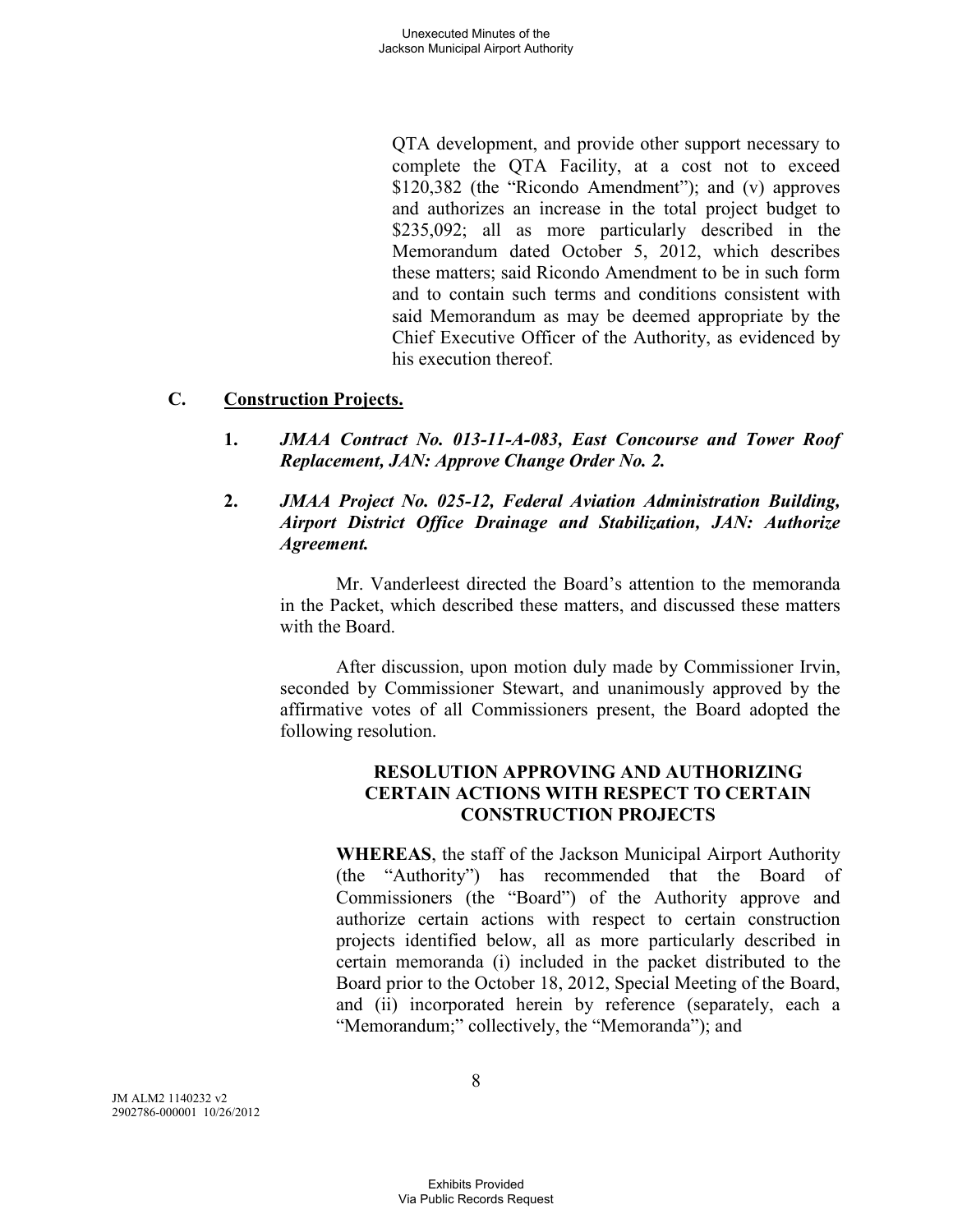**WHEREAS**, the Board has reviewed the Memoranda and considered the recommendations therein by the staff of the Authority;

**NOW, THEREFORE, BE IT RESOLVED**, the Board hereby determines that it would be in the best interests of and in furtherance of the duties and responsibilities of the Authority to, and the Board hereby does, take the following actions:

- 1. The Board approves and authorizes execution and accomplishment of Change Order No. 2 to Contract No. 013-11-A-083 with Industrial Roofing and Construction, LLC in connection with Project No. 013-11, East Concourse Terminal Improvements – Roof Replacement Element at Jackson – Medgar Wiley Evers International Airport ("JAN"), as more particularly described in the Memorandum dated October 9, 2012, which describes this matter.
- 2. The Board approves and authorizes (i) negotiation and execution of a professional services agreement with Canizaro Cawthon Davis ("CCD"), whereby CCD will provide an evaluation of alternatives, recommendations for corrective action and construction oversight to address continued building movement and damage to the Federal Aviation Administration Airport District Office Building at JAN from unstable subsoil conditions (JMAA Project No. 025-12) (the "ADO Building Project"), fees for said services not to exceed \$80,000 (the "CCD Agreement"), said CCD Agreement to be in such form and to contain such terms and conditions consistent with the Memorandum dated October 9, 2012, which describes this matter as may be deemed appropriate by the Chief Executive Officer of the Authority, as evidenced by his execution thereof; and (ii) a total budget for the ADO Building Project of \$423,000, as set forth in said Memorandum.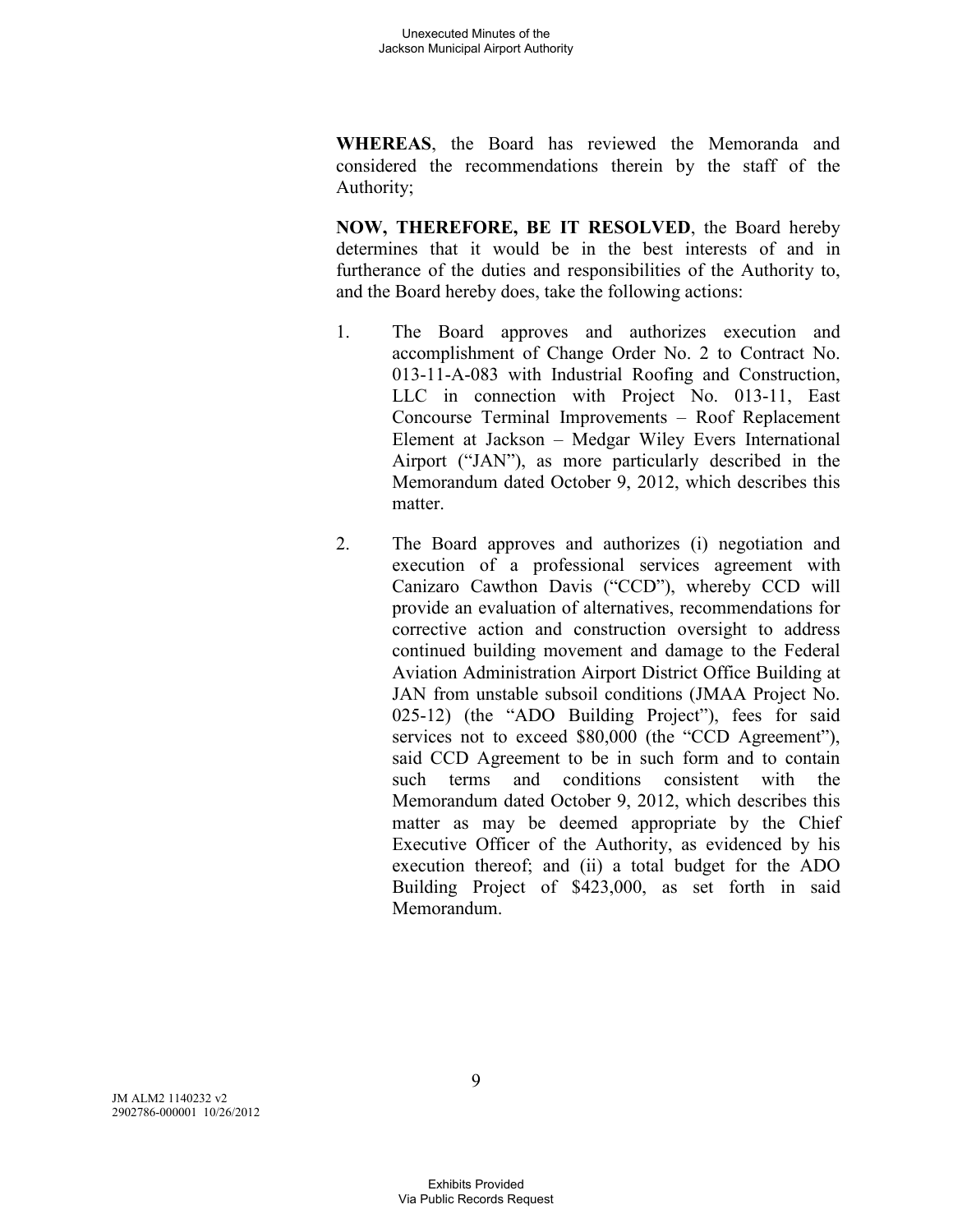#### **D. Procurements.**

### **1.** *JMAA Project No. 004-11, Terminal Artwork Program, JAN: Authorize Agreements.*

Mr. Vanderleest directed the Board's attention to the memorandum in the Packet, which described this matter, and discussed this matter with the Board.

After discussion, upon motion duly made by Commissioner Stewart, seconded by Commissioner Glover, and unanimously approved by the affirmative votes of all Commissioners present, the Board adopted the following resolution.

### **RESOLUTION APPROVING AND AUTHORIZING NEGOTIATION AND EXECUTION OF AGREEMENTS WITH DIGITAL IMAGING GROUP AND ART SUPPLY HEADQUARTERS, INC.**

**WHEREAS**, the staff of the Jackson Municipal Airport Authority (the "Authority") has recommended that the Board of Commissioners (the "Board") of the Authority approve and authorize certain actions in connection with procuring artwork to be displayed in the Main Terminal Building at Jackson – Medgar Wiley Evers International Airport ("JAN") in connection with the 50<sup>th</sup> anniversary of JAN (JMAA Project No. 004-11), including negotiation and execution of separate agreements with (i) Digital Imaging Group for photo reproduction services at a cost not to exceed \$13,584.64 (the "DIG Agreement"), and (ii) Art Supply Headquarters, Inc. for professional framing services at a cost not to exceed \$6,992.20 (the "ASH Agreement"), all as more particularly described in that certain memorandum dated October 5, 2012, (x) included in the packet distributed to the Board prior to the October 18, 2012, Special Monthly Meeting of the Board, and (y) incorporated herein by reference (the "Memorandum"); and

**WHEREAS**, the Board has reviewed the Memorandum and considered the recommendations therein by the staff of the Authority;

**NOW, THEREFORE, BE IT RESOLVED**, the Board hereby determines that it would be in the best interests of and in furtherance of the duties and responsibilities of the Authority to,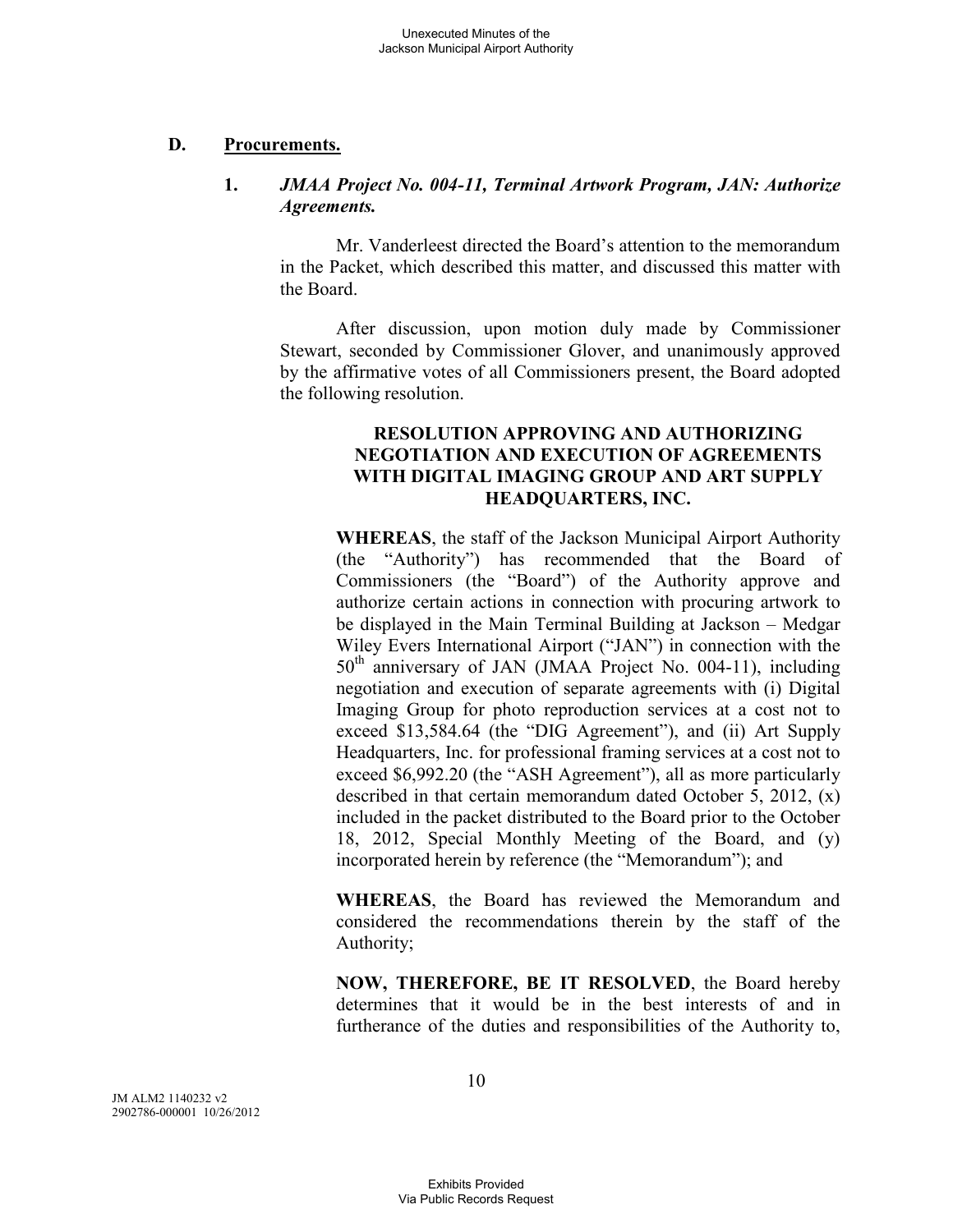and the Board hereby does, approve and authorize negotiation and execution of the DIG Agreement and the ASH Agreement, said DIG Agreement and ASH Agreement to be in such form and to contain such terms and conditions consistent with the foregoing and the Memorandum as may be deemed appropriate by the Chief Executive Officer of the Authority, as evidenced by his execution thereof.

### **E. Grants.**

There was no discussion or action regarding grants at the Meeting.

## **F. Other Matters.**

**1.** *Utility Agreement with AT&T, JAN: Authorize Agreement.* 

## **2.** *Public Telephone Service, JAN: Authorize Agreement.*

Mr. Vanderleest directed the Board's attention to the memoranda in the Packet which described these matters, and discussed these matters with the Board.

After discussion, upon motion duly made by Commissioner Stewart, seconded by Commissioner Irvin, and unanimously approved by the affirmative votes of all Commissioners present, the Board adopted the following resolution.

## **RESOLUTION APPROVING AND AUTHORIZING A UTILITY AGREEMENT WITH AT & T AND A PUBLIC TELEPHONE SERVICE AGREEMENT WITH TALTON COMMUNICATIONS, INC.**

**WHEREAS**, the staff of the Jackson Municipal Airport Authority has recommended that the Board of Commissioners (the "Board") of the Authority approve and authorize certain actions with respect to certain matters identified below, all as more particularly described in certain memoranda (i) included in the packet distributed to the Board prior to the October 18, 2012, Special Meeting of the Board, and (ii) incorporated herein by reference (separately, each a "Memorandum;" collectively, the "Memoranda"); and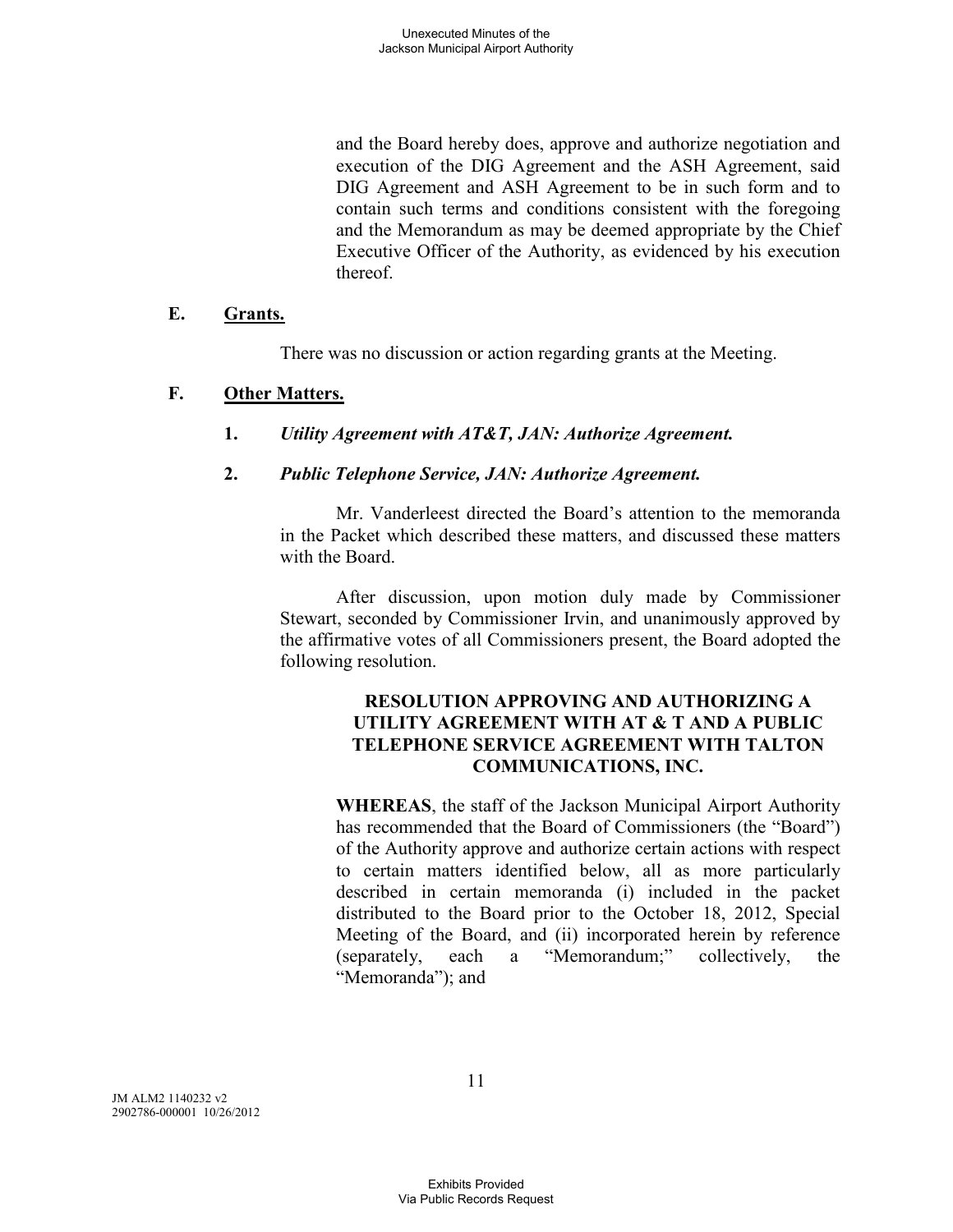**WHEREAS**, the Board has reviewed the Memoranda and considered the recommendations therein by the staff of the Authority;

**NOW**, **THEREFORE, BE IT RESOLVED**, the Board hereby determines that it would be in the best interests of and in furtherance of the duties and responsibilities of the Authority to, and the Board hereby does, take the following actions:

- 1. The Board approves and authorizes negotiation and execution of a utility installation agreement with AT&T ("AT&T"), whereby AT&T will install additional underground fiber optic communications cable at Jackson-Medgar Wiley Evers International Airport ("JAN") to serve the cargo building leased to the University of Mississippi Medical Center (the "AT&T Cable Agreement"), said AT&T Cable Agreement to be in such form and to contain such terms and conditions consistent with the Memorandum dated October 8, 2012, which describes this matter, as may be deemed appropriate by the Chief Executive Officer of the Authority, as evidenced by his execution thereof.
- 2. The Board approves and authorizes negotiation and execution of an agreement with Talton Communications, Inc. ("Talton"), whereby Talton will provide one public pay telephone in the baggage claim area at JAN at a cost to JMAA of \$59 per month (the "Talton Agreement"), said Talton Agreement to be in such form and to contain such terms and conditions consistent with the Memorandum dated October 2, 2012, which describes this matter, as may be deemed appropriate by the Chief Executive Officer of the Authority, as evidenced by his execution thereof.

### **3.** *Disposal of Lost or Abandoned Property Items.*

Mr. Vanderleest directed the Board's attention to the memorandum in the Packet which described this matter, and discussed this matter with the Board.

After discussion, upon motion duly made by Commissioner Irvin, seconded by Commissioner Stewart, and unanimously approved by the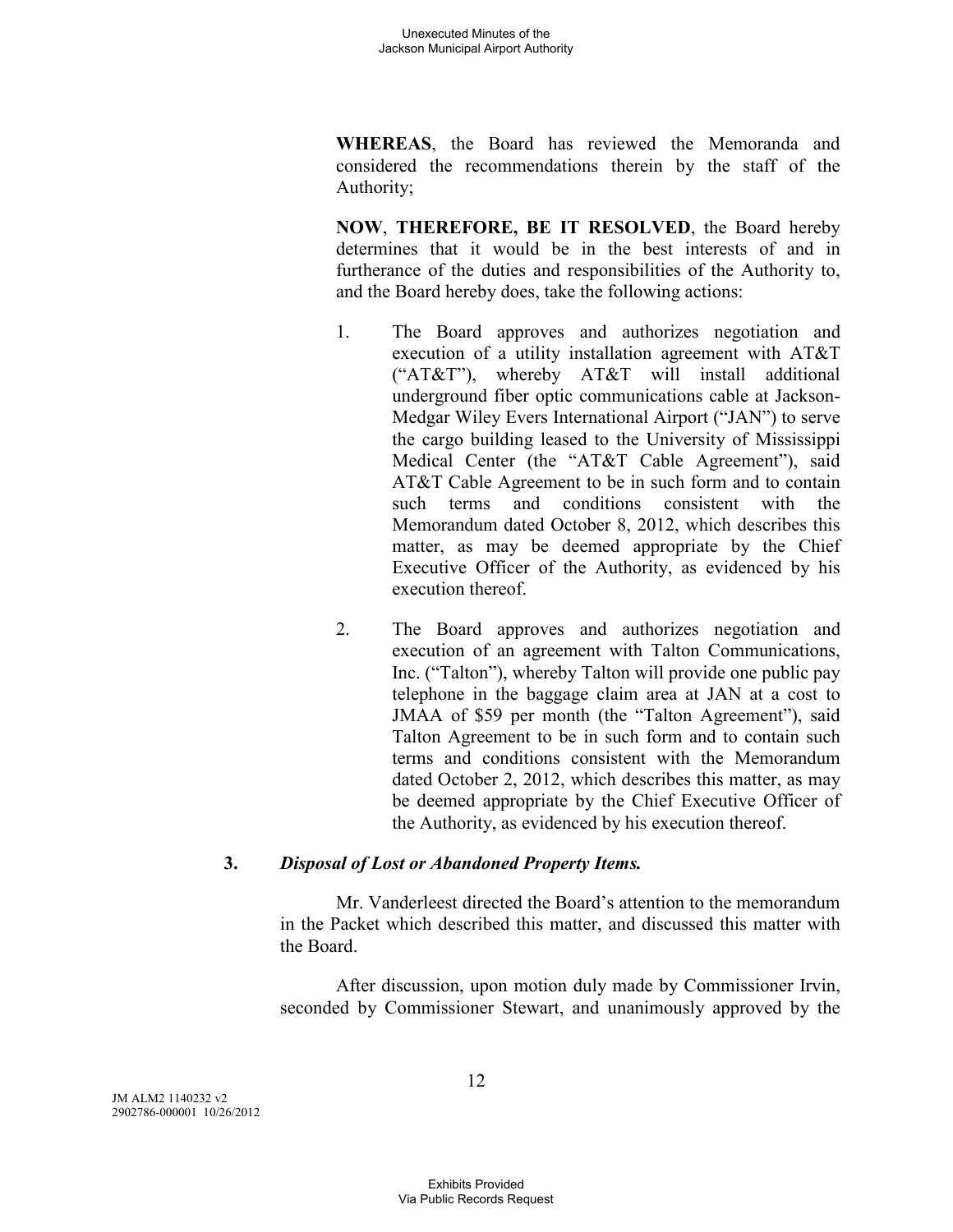affirmative votes of all Commissioners present, the Board adopted the following resolution.

### **RESOLUTION APPROVING AND AUTHORIZING DISPOSAL OF LOST OR ABANDONED PROPERTY**

**WHEREAS**, the staff of the Jackson Municipal Airport Authority (the "Authority") has recommended, in accordance with the Authority's Lost or Abandoned Property Policy, that the Board of Commissioners (the "Board") of the Authority approve and authorize disposal of certain lost or abandoned items found at Jackson-Medgar Wiley Evers International Airport (the "Abandoned Property"), as more particularly described in that certain memorandum dated October 2, 2012, which is (i) included in the packet distributed to the Board prior to the October 18, 2012, Special Meeting of the Board, and (ii) incorporated herein by reference (the "Memorandum"); and

**WHEREAS**, the Board has reviewed the Memorandum and considered said recommendation by the staff of the Authority;

**NOW**, **THEREFORE**, **BE IT RESOLVED**, the Board hereby determines that it would be in the best interests of and in furtherance of the duties and responsibilities of the Authority to, and the Board hereby does, approve and authorize donation of the Abandoned Property to the Salvation Army in accordance with the Authority's Lost or Abandoned Property Policy and the Memorandum.

### **4.** *Early Issues.*

There was no discussion or action regarding early issues during the Meeting.

### **5.** *Board Travel.*

There was no discussion or action regarding Board travel during the Meeting.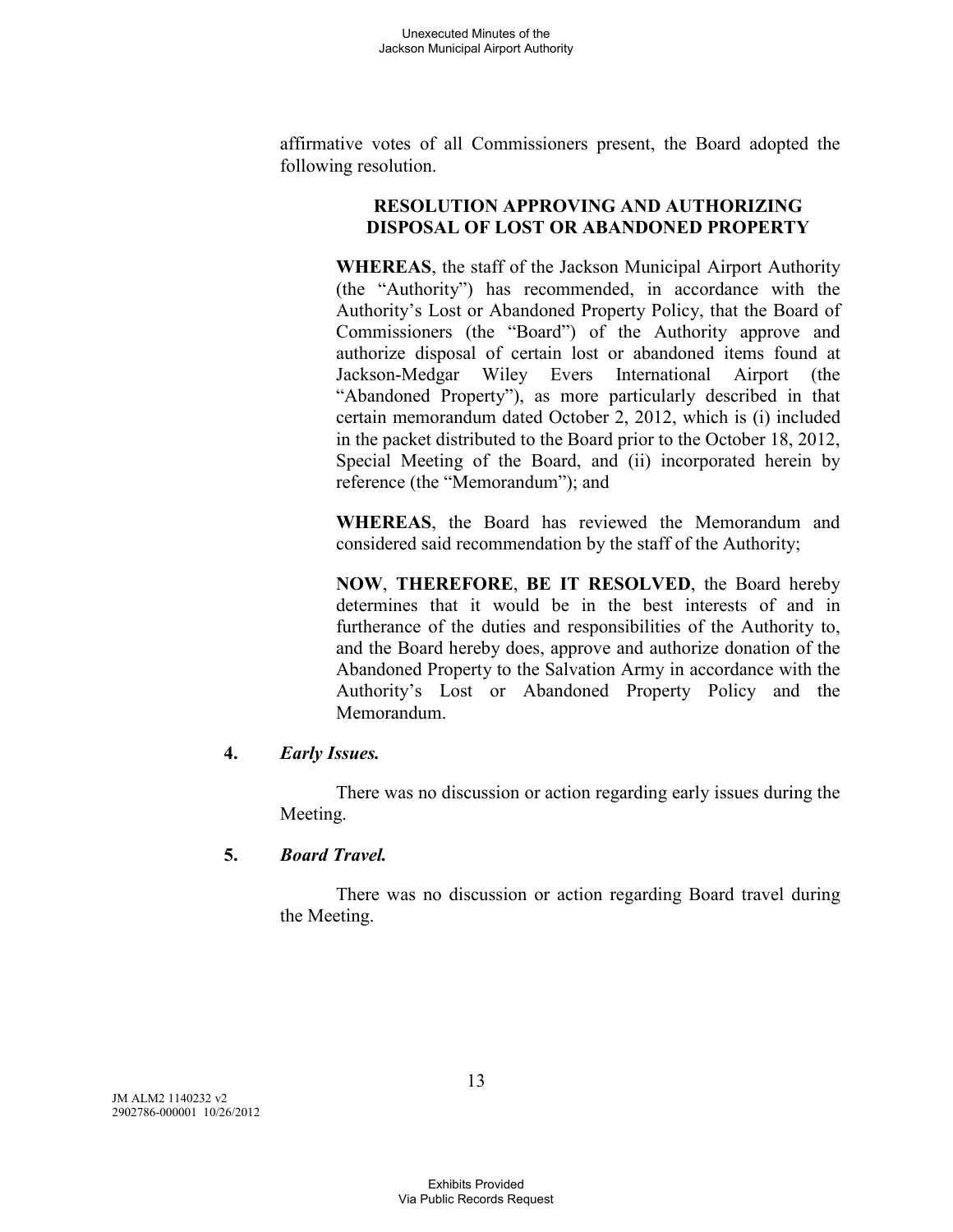### **VI. CLOSED SESSION.**

### **A. The Chamblee Company: Lease Extension.**

### **B. Assignment of FBO Lease and Operating Agreement from Sittman Aircraft Company, LLC to All About Planes, LLC and Sublease to Aero Jackson, Inc.**

### **C. JMAA Contract No. 007-09-014, East Parallel Runway 16L/34R Pavement Rehabilitation: Litigation/Arbitration Strategy.**

At approximately 4:40 p.m., upon motion duly made by Commissioner Irvin, seconded by Commissioner Stewart, and unanimously approved by the affirmative votes of all Commissioners present, the Board adopted a resolution authorizing the Board to enter Closed Session for the limited purpose of considering whether to enter Executive Session for the limited purpose of discussing and taking action on the above identified three matters (the "Confidential Matters"), each of which qualified under Mississippi law to be considered in Executive Session and each of which required confidential discussion and action, if any.

The Board asked Mr. Vanderleest, Ms. Wilson, Mr. Chamblee, Mr. Tohill, Mr. Moore, Mr. Wagner and Ms. Pickering to remain during the Closed Session. Everyone else present at the Meeting left the Community Room at this time.

At approximately 4:40 p.m., the Board met in Closed Session.

At approximately 4:41 p.m., upon motion duly made by Commissioner Glover, seconded by Commissioner Stewart, and unanimously approved by the affirmative votes of all Commissioners present, the Board voted to enter into Executive Session for the limited purpose of discussing and taking action, if any, regarding the Confidential Matters, each of which qualified under Mississippi law to be considered in Executive Session and each of which required confidential discussion and action, if any.

The Board asked everyone present during the Closed Session to remain for the Executive Session.

Mr. Wagner and Ms. Pickering attempted to inform those outside the Meeting that the Board had voted to enter Executive Session, but there was no one outside the Meeting.

### **VII. EXECUTIVE SESSION.**

At 4:41 p.m., the Board met in Executive Session.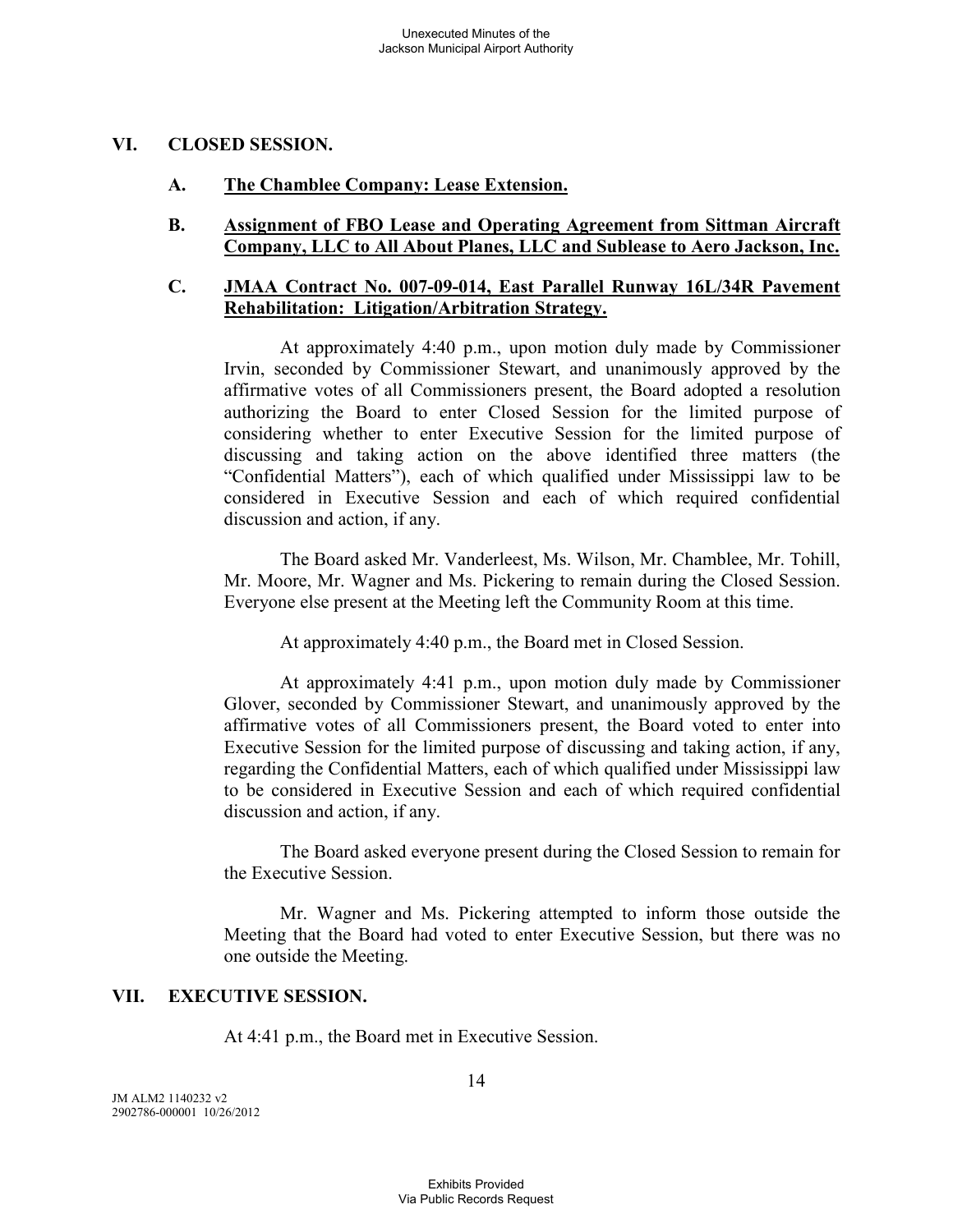#### **VIII. OPEN SESSION.**

At approximately 5:10 p.m., the Board reconvened the Meeting in Open Session. Mr. Wagner and Ms. Pickering attempted to invite those outside the Meeting back into the Meeting, but no one was outside the Meeting.

Chair Patton announced that, during the Executive Session, the Board discussed the following matters and took the following actions.

### **A. The Chamblee Company: Lease Extension.**

Chair Patton reported that, during the Executive Session, the Board had asked Rodney Chamblee of The Chamblee Company and Jim Tohill, attorney for The Chamblee Company, to join the Executive Session solely for discussion and action regarding this matter, and that after discussion and action regarding this matter, they left the Executive Session.

Chair Patton said that during the Executive Session, after the Board had discussed this matter with Mr. Chamblee and Mr. Wagner, upon motion duly made by Commissioner Irvin, seconded by Commissioner Stewart, and unanimously approved by all Commissioners present, the Board had adopted the following resolution.

## **RESOLUTION APPROVING AND AUTHORIZING NEGOTIATION AND EXECUTION OF LEASE AGREEMENT BY AND BETWEEN THE JACKSON MUNICIPAL AIRPORT AUTHORITY, AS LESSOR, AND LAKELAND INCOME PROPERTIES, LLC, AS LESSEE**

**WHEREAS**, at the January 23, 2012, Regular Monthly Meeting, the Board of Commissioners (the "Board") of the Jackson Municipal Airport Authority (the "Authority") adopted a certain Resolution Setting Forth the Intent of, and Terms and Conditions Pursuant To Which, the Jackson Municipal Airport Authority Will Enter Into New Leases with The Chamblee Company or Its Affiliates for the Property Previously Leased by JMAA to Parkway Crossing, LLC and Lakeland Income Properties, LLC (the "Chamblee Resolution"); and

**WHEREAS**, at the September 24, 2012, Regular Monthly Meeting of the Board, Rodney Chamblee of The Chamblee Company and its affiliate, Lakeland Income Properties, LLC ("Lakeland"), discussed with the Board proposed improvements to certain property leased by JMAA to Lakeland pursuant to what is identified in the Chamblee Resolution as the Shopping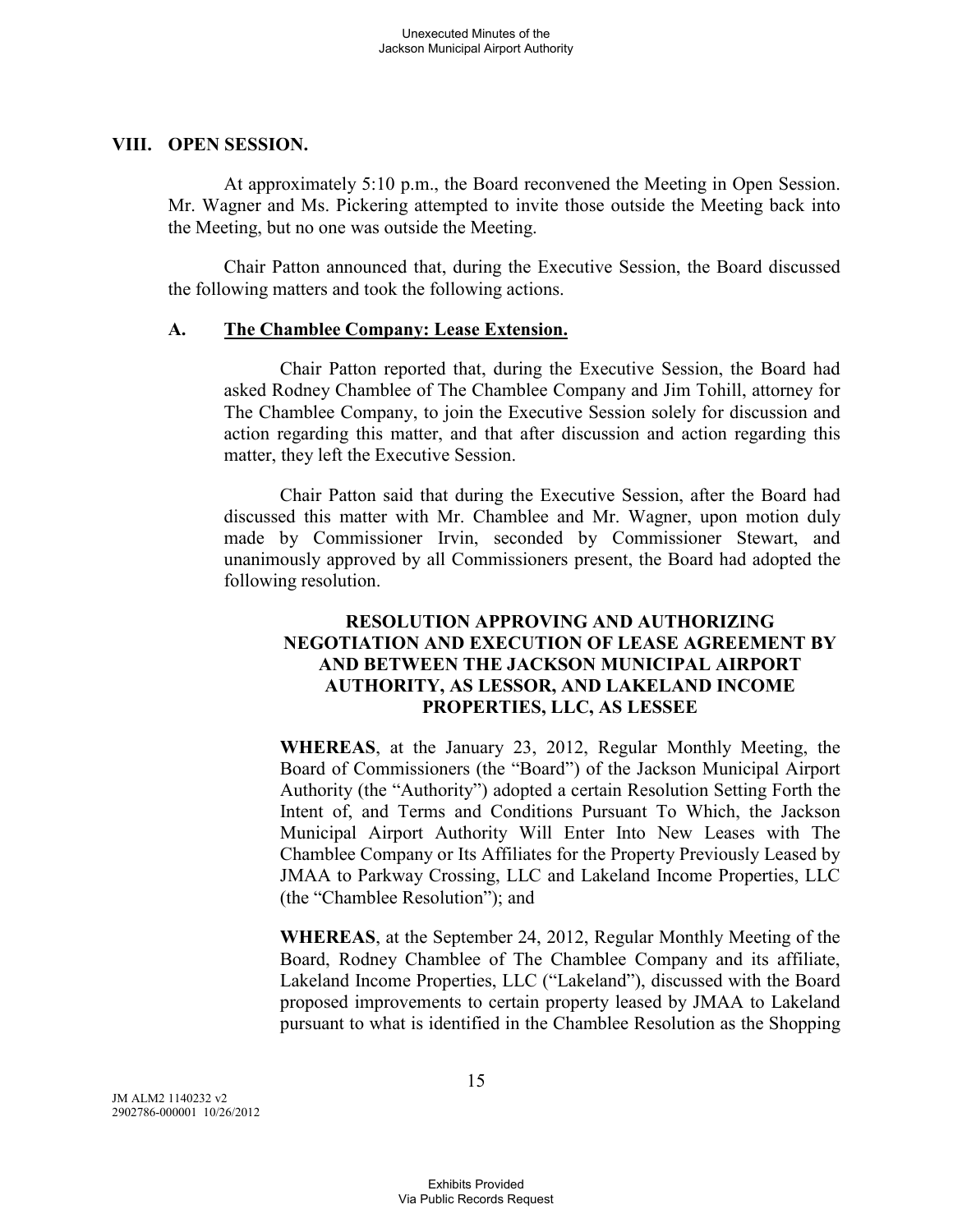Center Lease, and requested that the Board enter into a new lease of that property with Lakeland substantially in the form attached to and identified in the Chamblee Resolution as a "New Lease" (herein referred to as the "New Lakeland Lease"); and

**WHEREAS**, legal counsel for Chamblee has requested that the provision granting the Authority a first right of refusal (the "First Refusal Provision") in the case of foreclosure or similar action be removed from the New Lakeland Lease; and

**WHEREAS**, staff and legal counsel for the Authority have recommended that the Board approve and authorize negotiation and execution of the New Lakeland Lease substantially in the form of the New Lease previously approved in the Chamblee Resolution; provided, that, the First Refusal Provision is removed as described above; and

**WHEREAS**, the Board has reviewed the Chamblee Resolution, the New Lakeland Lease and the recommendation by the Authority's staff and legal counsel;

**NOW**, **THEREFORE, BE IT RESOLVED**, the Board hereby determines that it would be in the best interests of and in furtherance of the duties and responsibilities of the Authority to, and the Board hereby does, approve and authorize negotiation and execution of the New Lakeland Lease, said New Lakeland Lease to be in such form and to contain such terms and conditions consistent with the Chamblee Resolution and the foregoing, including removal of the First Refusal Provision, as may be deemed appropriate by the Chief Executive Officer of the Authority, as evidenced by his execution thereof.

## **B. Assignment of FBO Lease and Operating Agreement from Sittman Aircraft Company, LLC to All About Planes, LLC and Sublease to Aero Jackson, Inc.**

Chair Patton reported that, during the Executive Session, after discussion, upon motion duly made by Commissioner Irvin, seconded by Commissioner Stewart, and unanimously approved by all Commissioners present, the Board had adopted the following resolution.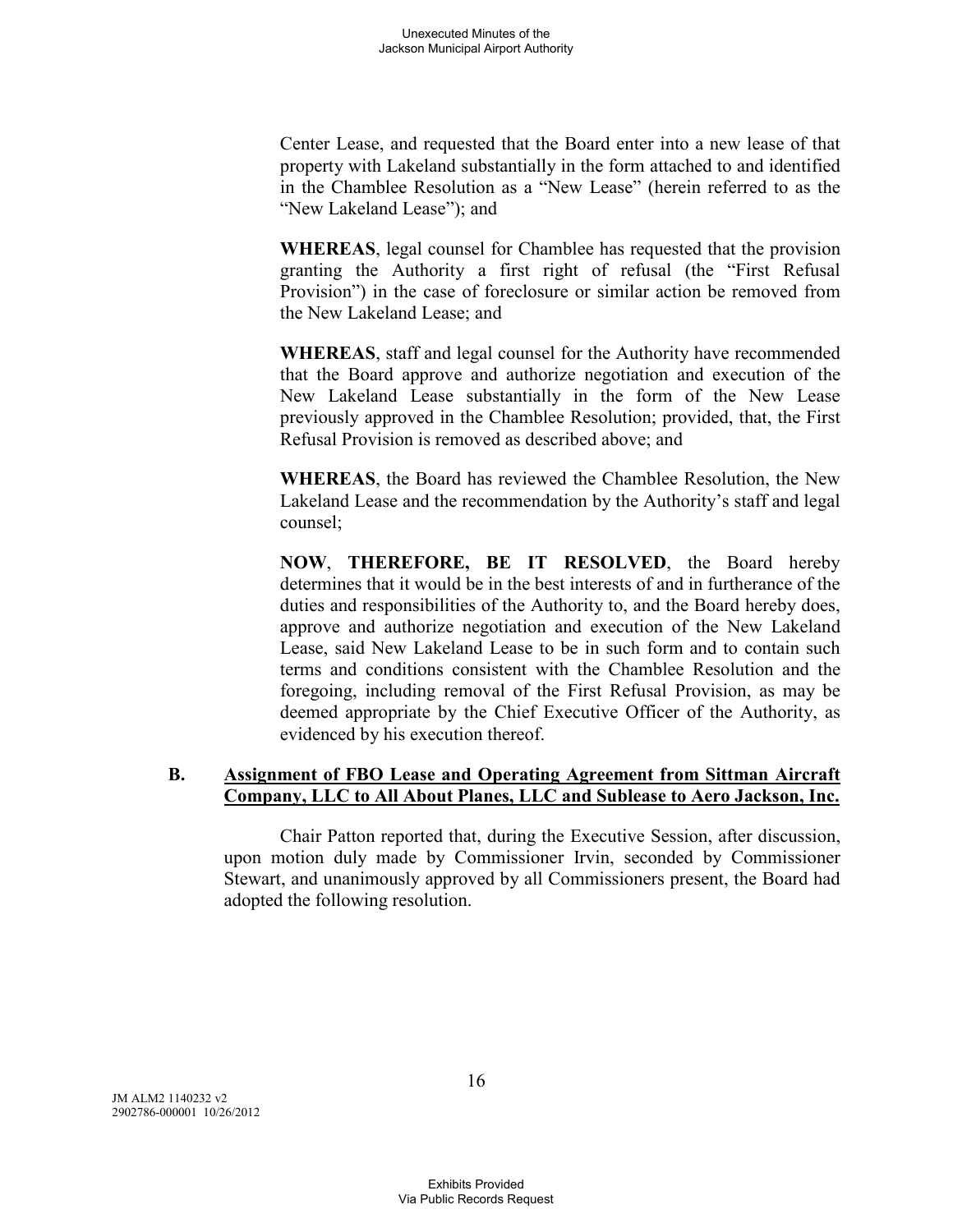## **RESOLUTION APPROVING AND AUTHORIZING CONSENT TO ASSIGNMENT OF GENERAL FIXED BASE OPERATIONS LEASE AND OPERATING AGREEMENT BY SITTMAN AIRCRAFT COMPANY, LLC TO ALL ABOUT PLANES, LLC AND SUBLEASE OF SITTMAN FBO FACILITY TO AERO JACKSON, INC.**

**WHEREAS**, in accordance with a certain General Fixed Base Operations Lease and Operating Agreement (the "Operating Agreement") between the Jackson Municipal Airport Authority (the "Authority") and Sittman Aircraft Company, LLC ("Sittman"), Sittman is a fixed base operator serving Hawkins Field ("HKS"); and

**WHEREAS**, under the Operating Agreement and the Authority's current Minimum Standards and Requirements for Aeronautical Operations at HKS, the Authority's prior approval is required if Sittman wishes to assign its interest in the Operating Agreement; and

**WHEREAS**, Sittman has requested and the staff of the Authority has recommended that the Board of Commissioners (the "Board") of the Authority approve and authorize negotiation and execution of a consent (the "Consent") to an assignment of the Operating Agreement from Sittman to All About Planes, LLC ("AAP"), said Consent to be conditioned upon a sublease of the land and improvements comprising Sittman's fixed base operations facility (the "FBO Facility") to Aero Jackson, Inc. ("Aero Jackson"), all as more particularly described in a certain memorandum dated October 17, 2012, which is (i) included in the packet distributed to the Board prior to the October 18, 2012, Special Meeting of the Board, and (ii) incorporated herein by reference (the "Memorandum"); and

**WHEREAS**, the Board has reviewed the Memorandum and considered said recommendation by the staff of the Authority;

**NOW, THEREFORE, BE IT RESOLVED**, the Board hereby determines that it would be in the best interests of and in furtherance of the duties and responsibilities of the Authority to, and the Board hereby does, approve and authorize execution of the Consent approving assignment of the Operating Agreement by Sittman to AAP, subject to a sublease of Sittman's FBO Facility to Aero Jackson or another qualified, fixed base operator approved by JMAA, said Consent to be in such form and to contain such terms and conditions consistent with the Memorandum, as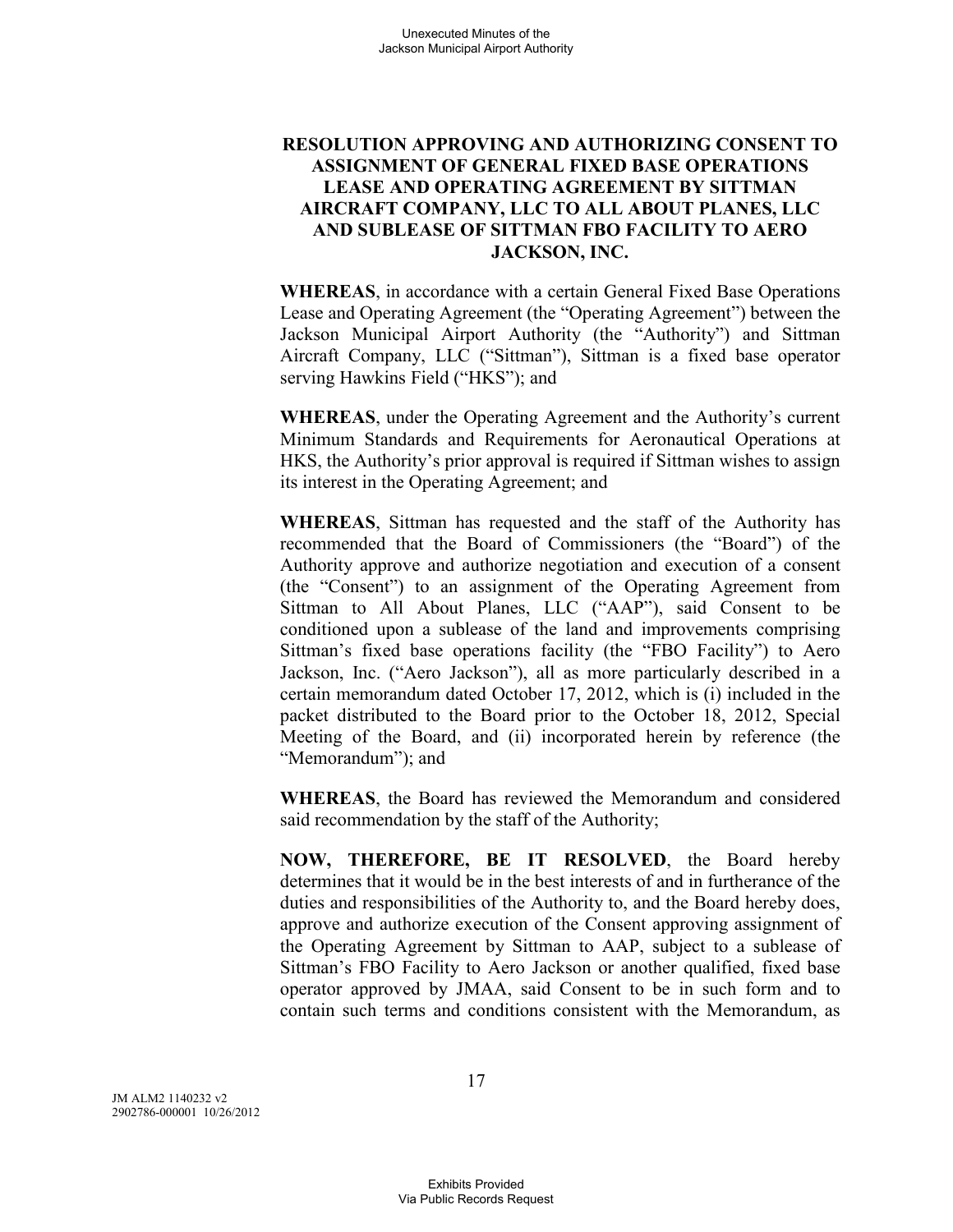may be deemed appropriate by the Chief Executive Officer of the Authority, as evidenced by his execution thereof.

### **C. JMAA Contract No. 007-09-014, East Parallel Runway 16L/34R Pavement Rehabilitation: Litigation/Arbitration Strategy.**

Chair Patton reported that, during the Executive Session, the Board, Mr. Vanderleest and legal counsel had discussed the terms and conditions of a proposed Settlement Agreement and Absolute Mutual Release (the "Settlement Agreement") whereby Rifenburg Construction, Inc. ("Rifenburg") and JMAA would settle their dispute involving Rifenburg's performance under the abovereferenced contract. After considerable discussion of reasons for and against settling the dispute with Rifenburg, the Board had decided to terminate the Executive Session and vote in Open Session on whether to approve and authorize execution of the Settlement Agreement.

With no further discussion, upon motion duly made by Commissioner Irvin, seconded by Commissioner Stewart, and unanimously approved by the affirmative votes of all Commissioners present, the Board adopted the following resolution.

### **RESOLUTION APPROVING AND AUTHORIZING SETTLEMENT WITH RIFENBURG CONSTRUCTION, INC. OF DISPUTE REGARDING JMAA CONTRACT NO. 007-09-014, EAST PARALLEL RUNWAY 16L/34R PAVEMENT REHABILITATION AT JACKSON-MEDGAR WILEY EVERS INTERNATIONAL AIRPORT**

**WHEREAS**, the Jackson Municipal Airport Authority ("JMAA") and Rifenburg Construction, Inc. ("Rifenburg") have been involved in a dispute relating to Rifenburg's performance under JMAA Contract No. 007-09-014 for East Parallel Runway 16L/34R Pavement Rehabilitation at Jackson-Medgar Wiley Evers International Airport (the "Contract") (the claims of both JMAA and Rifenburg against each other being collectively referred to herein as the "Dispute"); and

**WHEREAS**, on November 8, 2011, Rifenburg filed a Demand for Arbitration of its claims against JMAA in the Dispute with the American Arbitration Association, which assigned the matter number 69 110 Y 20911 (the "Arbitration"); and

**WHEREAS**, by letter dated December 15, 2011, JMAA default terminated Rifenburg under the Contract; and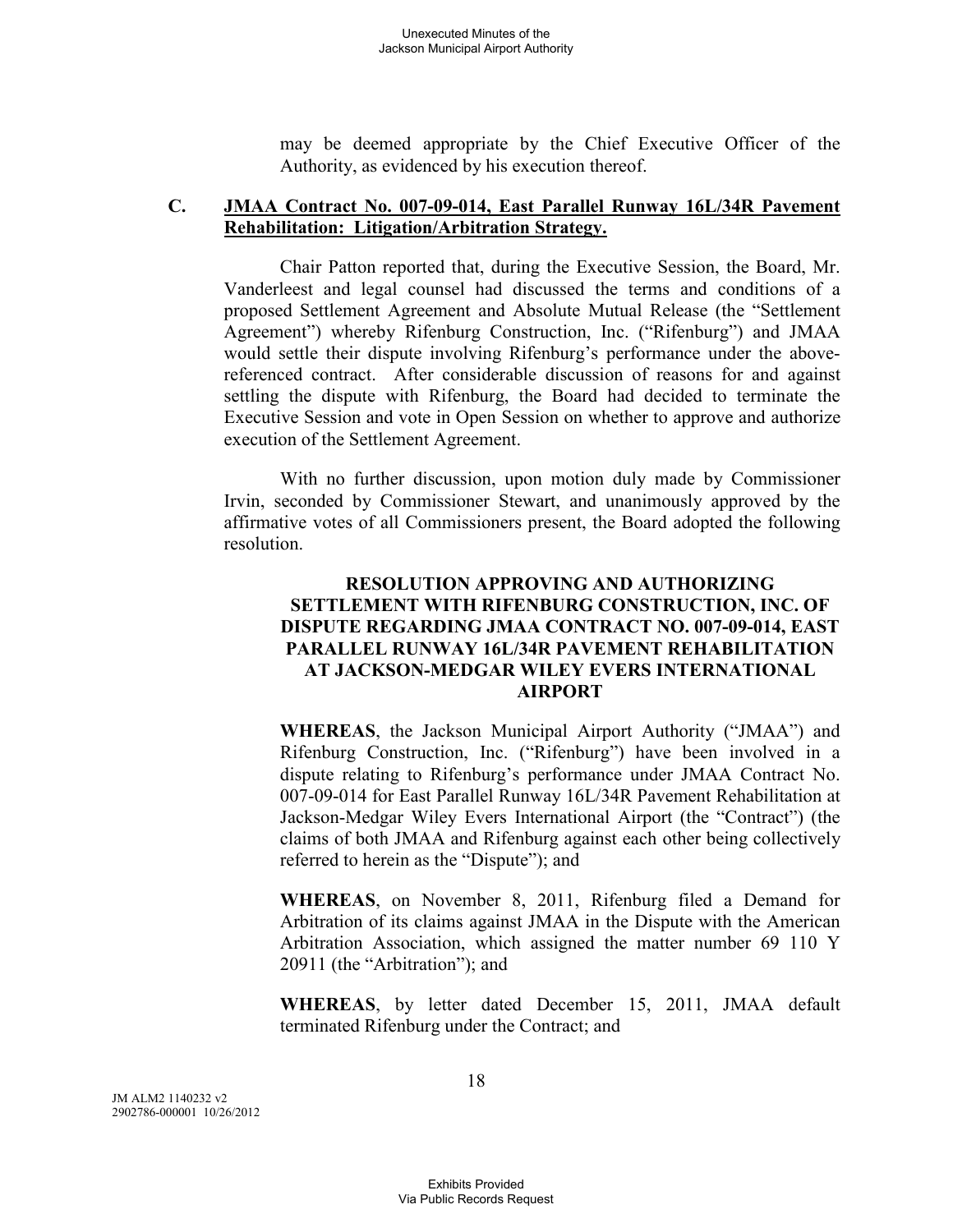**WHEREAS**, on March 15, 2012, JMAA filed its Second Amended Counterclaim against Rifenburg in the Arbitration, which included JMAA's claims against Rifenburg in the Dispute; and

**WHEREAS**, after considerable discovery by both parties and review of expert reports on behalf of both parties, JMAA's legal counsel advised the JMAA Board of Commissioners (the "Board") that the Dispute includes legitimate and bona fide claims on behalf of JMAA, but JMAA's ability to fully enforce its Dispute claims through the Arbitration is uncertain and doubtful; and

**WHEREAS**, by resolution adopted on June 21, 2012, the Board authorized and directed JMAA's legal counsel and JMAA's senior staff to attempt to negotiate a settlement of the Dispute; and

**WHEREAS**, JMAA and Rifenburg attempted but failed to mediate the Dispute on September 13, 2012, and the Arbitration of the Dispute is now scheduled to begin on November 7, 2012; and

**WHEREAS**, on October 18, 2012, the Chief Executive Officer of JMAA (the "CEO") and JMAA's legal counsel (i) advised the Board that a certain Settlement Agreement and Absolute Mutual Release (the "Settlement Agreement") had been negotiated by representatives of JMAA and Rifenburg; (ii) presented the Settlement Agreement to the Board and discussed the Settlement Agreement with the Board; and (iii) recommended that the Board approve the terms and conditions set out in the Settlement Agreement and authorize its execution on behalf of JMAA by the CEO; and

**WHEREAS**, the Board has reviewed and considered the Settlement Agreement and the recommendation by the CEO and JMAA's legal counsel; and

**WHEREAS**, the Board has specifically considered the following: the proposed payment of \$686,910.00 by Rifenburg to JMAA; the proposed rescission of JMAA's default termination of Rifenburg under the Contract; the various releases described in the Settlement Agreement; the other terms and conditions in the Settlement Agreement; the risk of Rifenburg prevailing on its Dispute claims in the Arbitration; the costs incurred and to be incurred by JMAA in engineering, legal and other consultant fees in connection with the Dispute; the time and attention devoted and to be devoted to the Dispute by the JMAA staff; the Board's duties to both prosecute legitimate and bona fide claims on behalf of JMAA and protect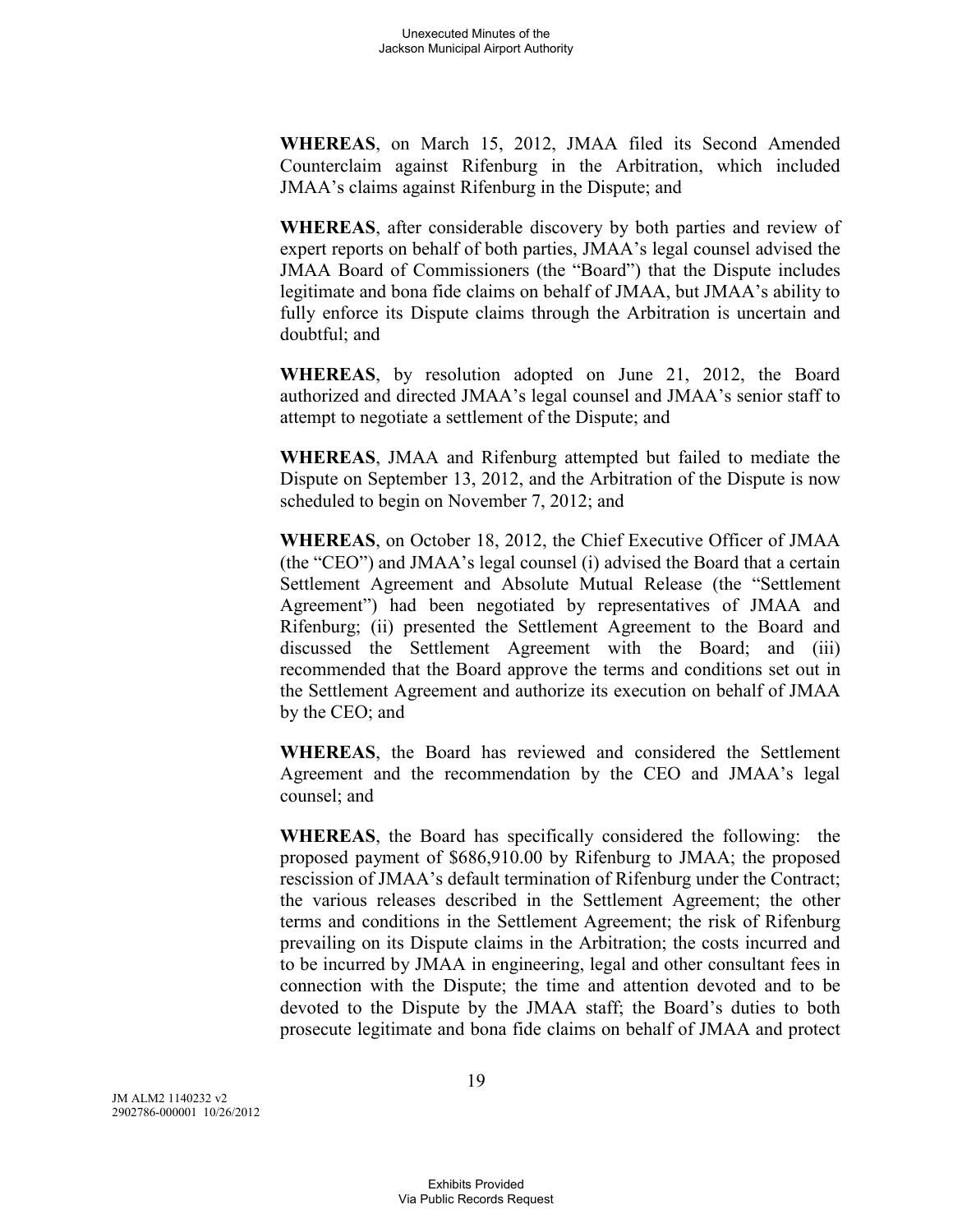the assets of JMAA from unfounded and uncertain claims by others; the uncertainty and doubt that JMAA will be able to fully enforce its Dispute claims by the Arbitration; and such other matters as deemed appropriate by the Board;

**NOW**, **THEREFORE, BE IT RESOLVED**, the Board hereby determines that it would be in the best interests of and in furtherance of the duties and responsibilities of the Authority to, and the Board hereby does: (i) approve the terms and conditions set out in the Settlement Agreement, specifically including rescission of its default termination of Rifenburg under the Contract; (ii) authorize execution of the Settlement Agreement by the CEO in the form attached to this resolution and implementation of the terms and conditions in the Settlement Agreement; and (iii) direct that a copy of the Settlement Agreement, after execution on behalf of JMAA and Rifenburg, be attached as an exhibit to the minutes of the Special Meeting of the Board on October 18, 2012.

### **IX. FUTURE BOARD MEETINGS.**

After discussion, the Board decided by consensus that there would be a single Board Meeting in November at 8:00 a.m. on Tuesday, November 20, 2012, and a single Board Meeting in December at 4:00 p.m. on Thursday, December 20, 2012. Mr. Moore said that he would draft and distribute a notice of those Special Meetings.

### **X. DISCUSSION: STRATEGIC INITIATIVES.**

There was no discussion or action regarding strategic initiatives at the Meeting.